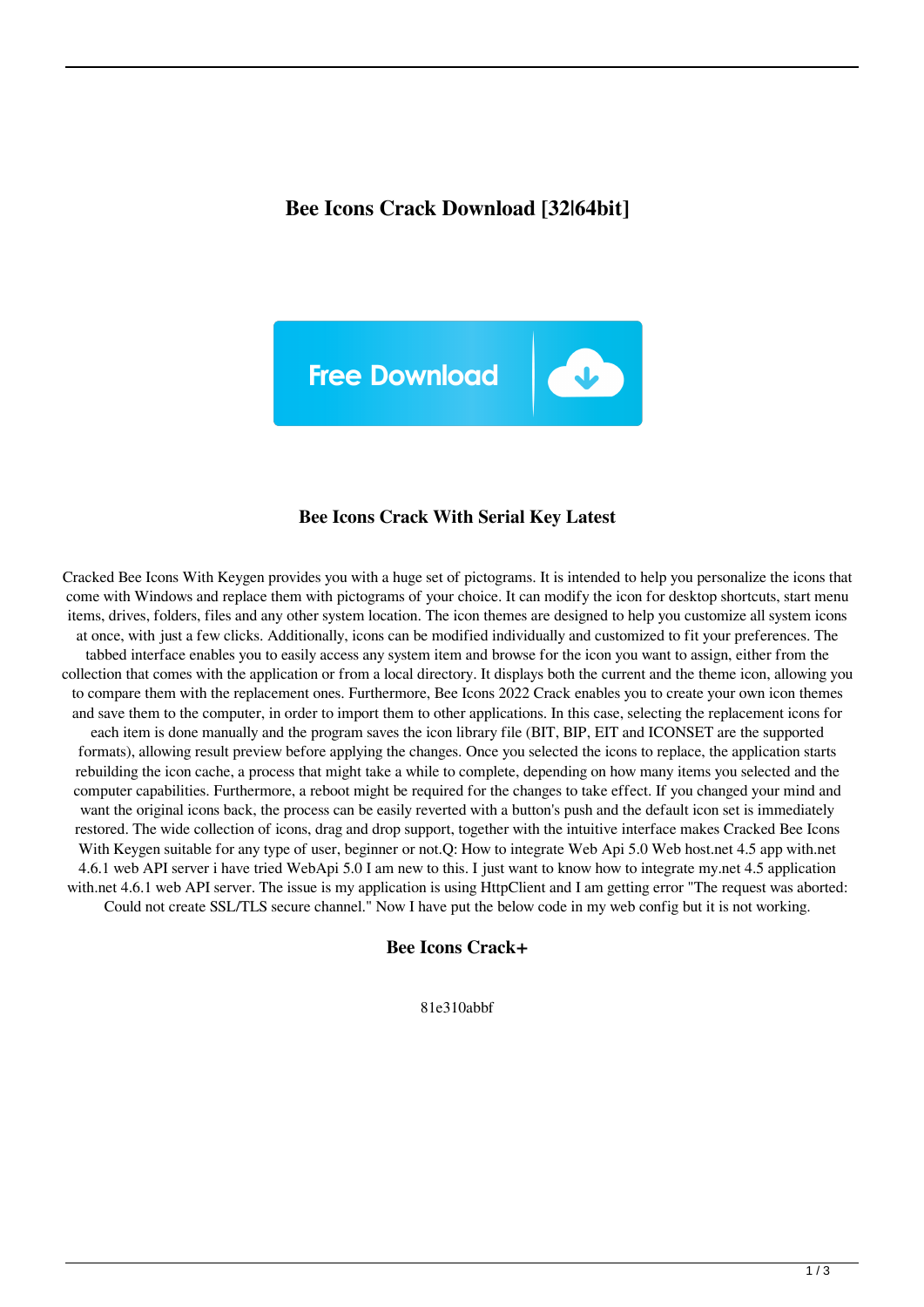### **Bee Icons With Key**

\* Easy to customize desktop icons with multilingual support. \* Change system icons to pictograms. \* Over 4,200 icon sets to choose from. \* Create your own icon theme. \* Instant preview of changes to ensure a flawless final result. \* Customize multiple files at once. \* Supports Windows Vista, Windows 7, Windows 8 and Windows 10. \* Requires no installation. Keywords: How To Download & Install Bee Icons on PC / Computer How to Install Bee Icons on Computer? Get Bee Icons and Enjoy Bee Icons's Features! How to Use Bee Icons on Computer? Bee Icons's Screenshot: Features of Bee Icons: \* Bee Icons is an easy way of personalizing your computer. \* Bee Icons brings the icons to the desktop. \* Bee Icons can be used as a flexible and powerful tool. \* Bee Icons is the most powerful way to personalize your desktop. \* Bee Icons provides an easy way of reassigning icons. \* Bee Icons is easy to use. \* Bee Icons is a multilingual tool. \* Bee Icons is designed to work with various icons formats. \* Bee Icons saves the icon library file. \* Bee Icons can be used in any application. \* Bee Icons can be updated to the latest version. \* Bee Icons can be used on Windows XP, Windows Vista, Windows 7, Windows 8, and Windows 10. \* Bee Icons is free to use. #Beenote (UCLB): #Bee Icons (Bee Customizer): #Bee Icons (UCLB): #Bee Icons (UCLB): Adding shadow to button in ScrollView I have a view that contains two ImageButtons, TextView, and ScrollView. How can I add a shadow to the textview to it doesn't interfere with the buttons? When the textview is long enough to need to scroll, the textview shifts below the buttons and the shadow disappears. A: You could use a custom view which extends a button with

### **What's New in the Bee Icons?**

== BEAUTIFUL and easy to use tool for creating personalized icon themes that include custom icons. Bee Icons is a multilingual tool that provides you with a fast and efficient method of customizing the standard icons that come with Windows and replace them with pictograms of your choice. It can modify the icon for desktop shortcuts, start menu items, drives, folders, files and any other system location. The icon themes are designed to help you customize all system icons at once, with just a few clicks. Additionally, icons can be modified individually and customized to fit your preferences. The tabbed interface enables you to easily access any system item and browse for the icon you want to assign, either from the collection that comes with the application or from a local directory. It displays both the current and the theme icon, allowing you to compare them with the replacement ones. Furthermore, Bee Icons enables you to create your own icon themes and save them to the computer, in order to import them to other applications. In this case, selecting the replacement icons for each item is done manually and the program saves the icon library file (BIT, BIP, EIT and ICONSET are the supported formats), allowing result preview before applying the changes. Once you selected the icons to replace, the application starts rebuilding the icon cache, a process that might take a while to complete, depending on how many items you selected and the computer capabilities. Furthermore, a reboot might be required for the changes to take effect. If you changed your mind and want the original icons back, the process can be easily reverted with a button's push and the default icon set is immediately restored. The wide collection of icons, drag and drop support, together with the intuitive interface makes Bee Icons suitable for any type of user, beginner or not. To conclude with, Bee Icons can personalize the desktop, providing a simple way of assigning uniquely recognizable icons to files, folders and system items, which helps you identify a program's purpose or a folder content much easier. Tags: BeehiveIconsBeeIcons, BeeIcons, beehive icons, BeehiveIconsBeeIcons, BeehiveIconsBeeIcons, beehive icons bee icons, beehive icons bee icons, beehive icons bee icons, beehive icons bee icons, beehive icons bee icons, beehive icons bee icons, beehive icons bee icons, beehive icons bee icons, beehive icons bee icons, beehive icons bee icons, beehive icons bee icons, beehive icons bee icons, beehive icons bee icons, beehive icons bee icons, beehive icons bee icons, beehive icons bee icons, beehive icons bee icons, beehive icons bee icons, beehive icons